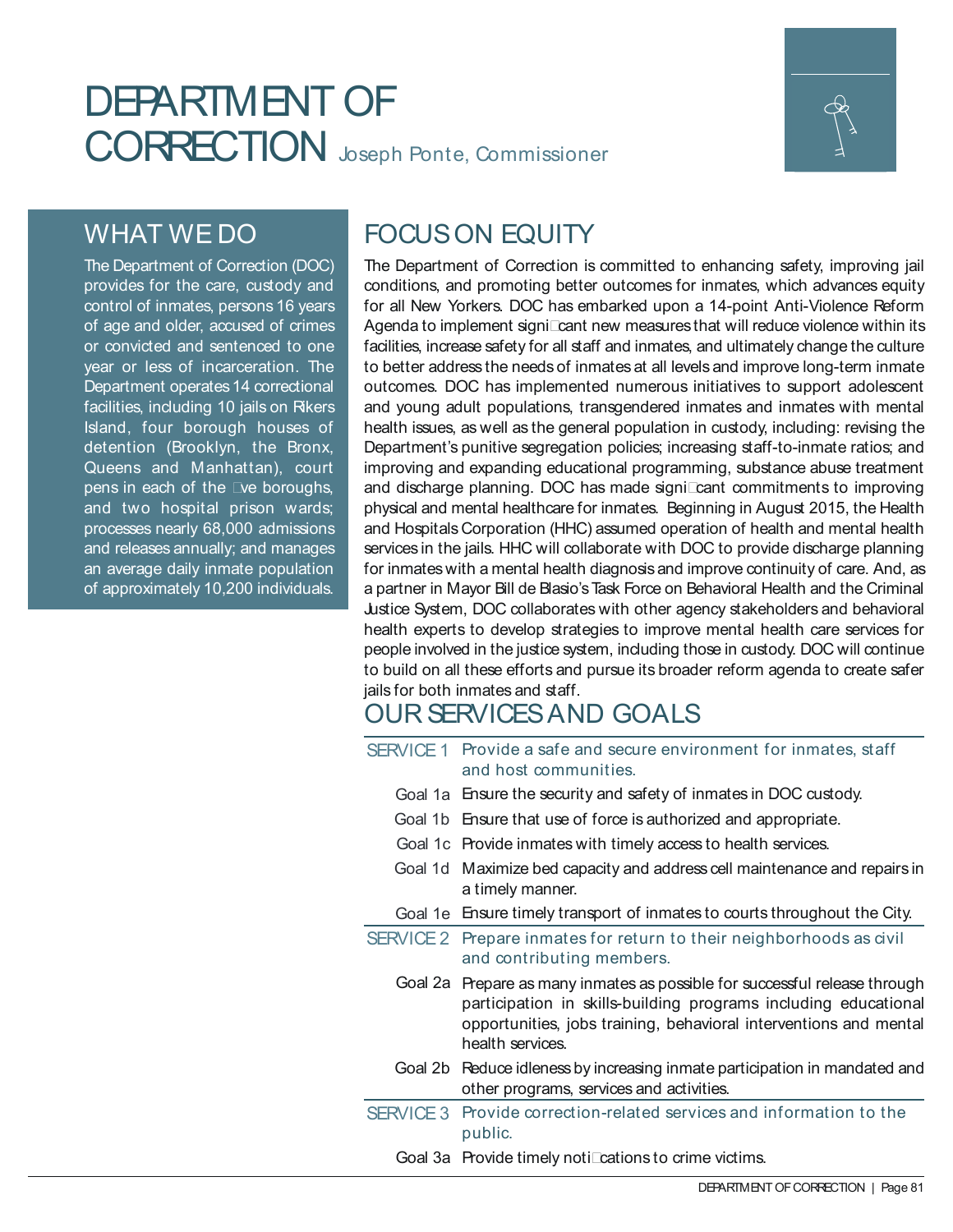# HOW WE PERFORMED IN FISCAL 2015

### SERVICE 1 Provide a safe and secure environment for inmates, staff and host communities.

Goal 1a Ensure the security and safety of inmates in DOC custody.

In Fiscal 2015, DOC admitted 67,672 inmates, a 12.3 percent decrease since Fiscal 2014. This lower admission rate contributed to a decrease in Average Daily Population (ADP) from 11,408 in Fiscal 2014 to 10,240 in Fiscal 2015, representing a 10.2 percent decrease in ADP. However, in this same time period, the average length of stay for inmates increased from 54.2 to 55.7 days.

The Department works to promote safety in the jails, in part by identifying inmates in security risk groups (SRGs), and assigns housing areas and services to these inmates accordingly to prevent violent incidents. In Fiscal 2015, the percentage of SRG inmates increased from 8.2 percent to 11.8 percent compared to the prior year. At the same time, there was an increase in inmates with a mental health diagnosis from 38 percent to 41 percent.

Despite the decrease in ADP, there was an increase in 4ght/assault infractions from 8,827 the previous year to 9,424 in Fiscal 2015, an increase of 6.8 percent. Stabbing and slashing incidents also rose from 88 to 108 in this same time period, while inmate assaults on staff increased by 31 percent. In addition, the rate of violent incidents among inmates and between inmates and staff increased by 15 percent and 46 percent respectively between Fiscal 2014 and Fiscal 2015. At the same time, the rate of serious injuries to inmates from violent incidents between inmates increased by nearly 38 percent, while the rate of serious injuries to staff from incidents between inmates and staff declined by 10 percent.

The DOC is implementing ongoing reforms and trainings to reduce the number of violent incidents within its facilities. In particular, improving clinical mental health services has shown promise in addressing this issue, as inmates with a mental health diagnosis tend to be involved in disproportionately more violent incidents. Improved mental health services contributed to the reduction of inmate selfharm, with no suicides taking place in the year. DOC has developed a new classi4cation tool and housing process to ensure proper housing, staf4ng, and care to inmates throughout the system. DOC's pilot effort using the new classi4cation tool is intended to demonstrate the effectiveness of this strategy. Additionally, the Department is improving

Average Daily Inmate Population FY 11 FY 12 FY 13 FY 14 FY 15 **Length of Stay Days**  $\overline{53}$   $\overline{53}$   $\overline{53}$   $\overline{54}$   $\overline{56}$  $\frac{1}{53}$ 



50 Violent Incidents (monthly rate per 1,000 ADP)

access to work, education, and recreational programming to reduce idleness, which ultimately reduces incidents. A particular focus of this effort has been on the adolescent and young adult population, as well as efforts to consolidate such reforms in model facilities.



Inmate Population and Length of Stay

11,827

11,408

10,240

12,790 12,287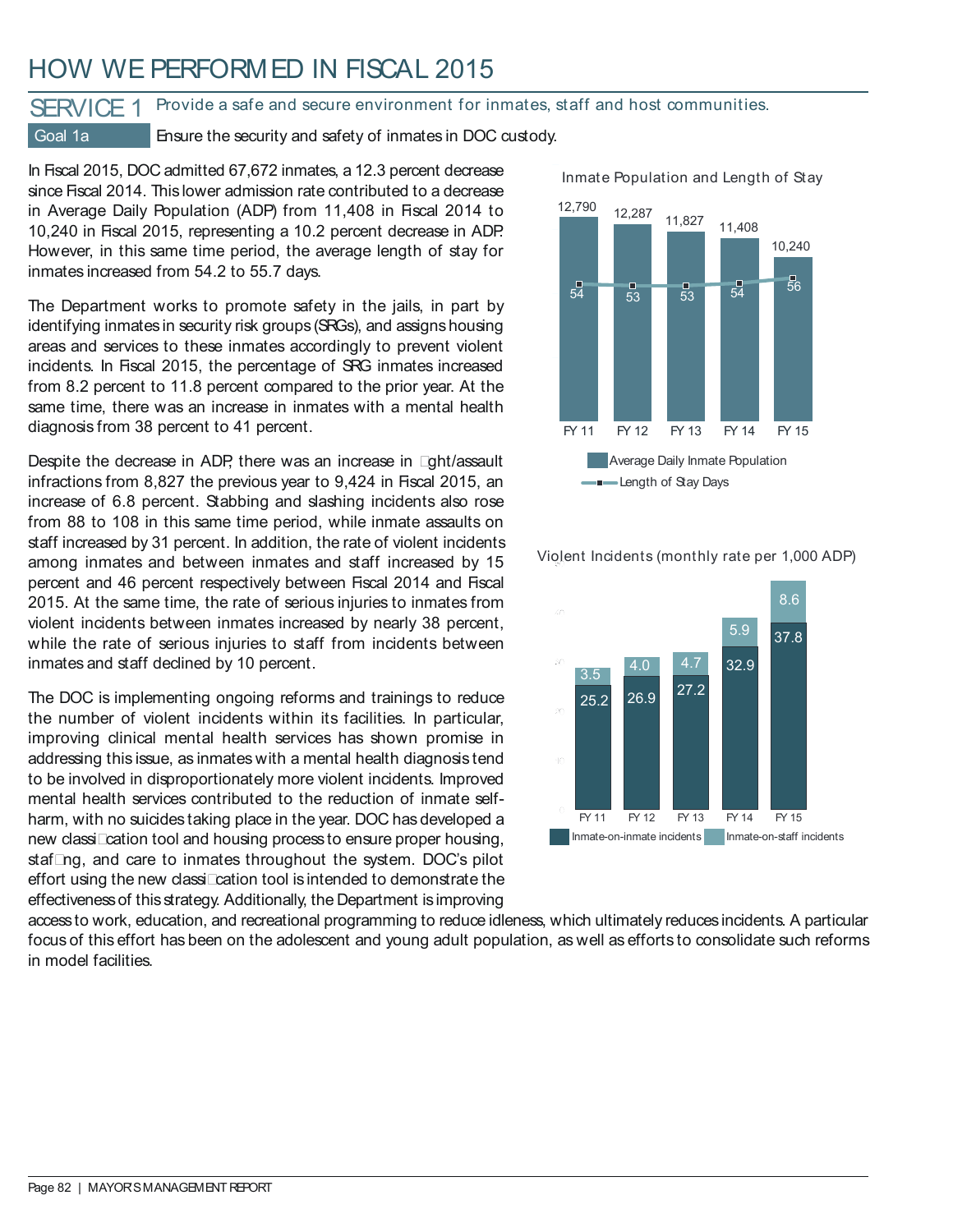| Performance Indicators                                                                                           |             |             | Actual      |                | Target      |                |                |                      |           |
|------------------------------------------------------------------------------------------------------------------|-------------|-------------|-------------|----------------|-------------|----------------|----------------|----------------------|-----------|
|                                                                                                                  | <b>FY11</b> | <b>FY12</b> | <b>FY13</b> | <b>FY14</b>    | <b>FY15</b> | <b>FY15</b>    | <b>FY16</b>    | Desired<br>Direction | 5yr Trend |
| Admissions                                                                                                       | 87,515      | 84,754      | 81,758      | 77,141         | 67.672      | $\star$        | $\star$        | Neutral              | Down      |
| Average daily population                                                                                         | 12.790      | 12,287      | 11.827      | 11.408         | 10.240      | $\star$        | $\star$        | Down                 | Down      |
| Average daily population - adolescent inmates                                                                    | <b>NA</b>   | <b>NA</b>   | 681         | 489            | 216         | $\star$        | $\star$        | Down                 | <b>NA</b> |
| Inmates in security risk group (% ADP)                                                                           | <b>NA</b>   | <b>NA</b>   | 9.9%        | 8.2%           | 11.8%       | $\star$        | $\star$        | Down                 | <b>NA</b> |
| Fight/assault infractions                                                                                        | 7.431       | 7,552       | 7.622       | 8.827          | 9.424       | $\star$        | $\star$        | Down                 | Up        |
| Jail-based arrests of inmates                                                                                    | 642         | 650         | 798         | 995            | 795         | $\star$        | $\star$        | Down                 | Up        |
| Searches                                                                                                         | 215,038     | 225,501     | 247.868     | 251,343        | 255.776     | $\star$        | $\star$        | Neutral              | Up        |
| Weapons recovered                                                                                                | 1,901       | 2,324       | 2,162       | 2,348          | 2,240       | $\star$        | $\star$        | Neutral              | Up        |
| 4 Violent inmate-on-inmate incidents (monthly rate per 1,000<br>ADP)                                             | 25.2        | 26.9        | 27.2        | 32.9           | 37.8        | $\overline{4}$ | $\overline{4}$ | Down                 | Up        |
| 4 Serious injury to inmate(s) as a result of violent inmate-on-<br>inmate incidents (monthly rate per 1,000 ADP) | 1.2         | 1.3         | 1.4         | 1.8            | 2.5         | 4              | 4              | Down                 | Up        |
| 4 Inmate assault on staff (monthly rate per 1,000 ADP)                                                           | 3.5         | 4.0         | 4.7         | 5.9            | 8.6         | $\overline{4}$ | 4              | Down                 | Up        |
| 4 Serious injury to staff as a result of inmate assault on staff<br>(monthly rate per 1,000 ADP)                 | 0.27        | 0.27        | 0.20        | 0.39           | 0.35        | 4              | 4              | Down                 | Up        |
| 4 Escapes                                                                                                        | $\Omega$    | 0           | 1           | $\Omega$       | 0           | 4              | 4              | Down                 | Neutral   |
| 4 Non-natural deaths of inmates in custody                                                                       | <b>NA</b>   | 2           | 3           | $\overline{2}$ | $\Omega$    | 4              | 4              | Down                 | <b>NA</b> |

4 Critical Indicator " NA" - means Not Available in this report 44 shows desired direction

Goal 1b Ensure that use of force is authorized and appropriate.

The Department's focus on minimizing use of force that involves physical altercations includes ongoing trainings for correctional of4cers to ensure that use of force is only applied when necessary and the most appropriate means are used to resolve situations while reducing risk of injury to staff and inmates alike. In Fiscal 2015, use of force incidents with serious injury declined by 3.4 percent, and use of force incidents with no injury increased by 45 percent. These results are partly due to increased de-escalation training and better response protocols that focus on immediate engagement that avoids prolonged physical altercation. Additionally, there was a nearly 40 percent decrease in use of force within the adolescent facility, directly attributable to increased training, staf4ng ratios and programming related to this population. The total number of incidents of con4rmed uses of force increased by nearly 17 percent to 4,409. Incidents that include allegations of use of force increased by about 14 percent since Fiscal 2014.

| Performance Indicators                                                          |             |           | Actual |             |       |             | Target         |                      |           |
|---------------------------------------------------------------------------------|-------------|-----------|--------|-------------|-------|-------------|----------------|----------------------|-----------|
|                                                                                 | <b>FY11</b> | FY12      | FY13   | <b>FY14</b> | FY15  | <b>FY15</b> | <b>FY16</b>    | Desired<br>Direction | 5yr Trend |
| Incidents of use of force - total                                               | <b>NA</b>   | <b>NA</b> | 2,977  | 3.779       | 4,409 | $\star$     | $\star$        | Down                 | <b>NA</b> |
| Incidents of use of force - adolescent inmates                                  | <b>NA</b>   | <b>NA</b> | 715    | 624         | 378   | $\star$     | $\star$        | Neutral              | <b>NA</b> |
| 4 Department use of force incidents with serious injury (rate per<br>1,000 ADP) | <b>NA</b>   | 1.00      | 0.92   | 1.18        | 1.14  | 4           | $\overline{4}$ | Down                 | <b>NA</b> |
| Department use of force incidents with minor injury (rate per<br>1.000 ADP)     | <b>NA</b>   | 8.15      | 10.95  | 13.23       | 15.59 | $\star$     | $\star$        | Down                 | <b>NA</b> |
| Department use of force incidents with no injury (rate per 1,000)<br>ADP)       | <b>NA</b>   | 7.20      | 9.11   | 13.19       | 19.14 | $\star$     | $\star$        | Down                 | <b>NA</b> |
| Incidents and allegations of use of force                                       | 2,272       | 2,837     | 3,413  | 4,221       | 4,822 | $\star$     | $\mathbf{r}$   | Down                 | Up        |

4 Critical Indicator " NA" - means Not Available in this report 44 shows desired direction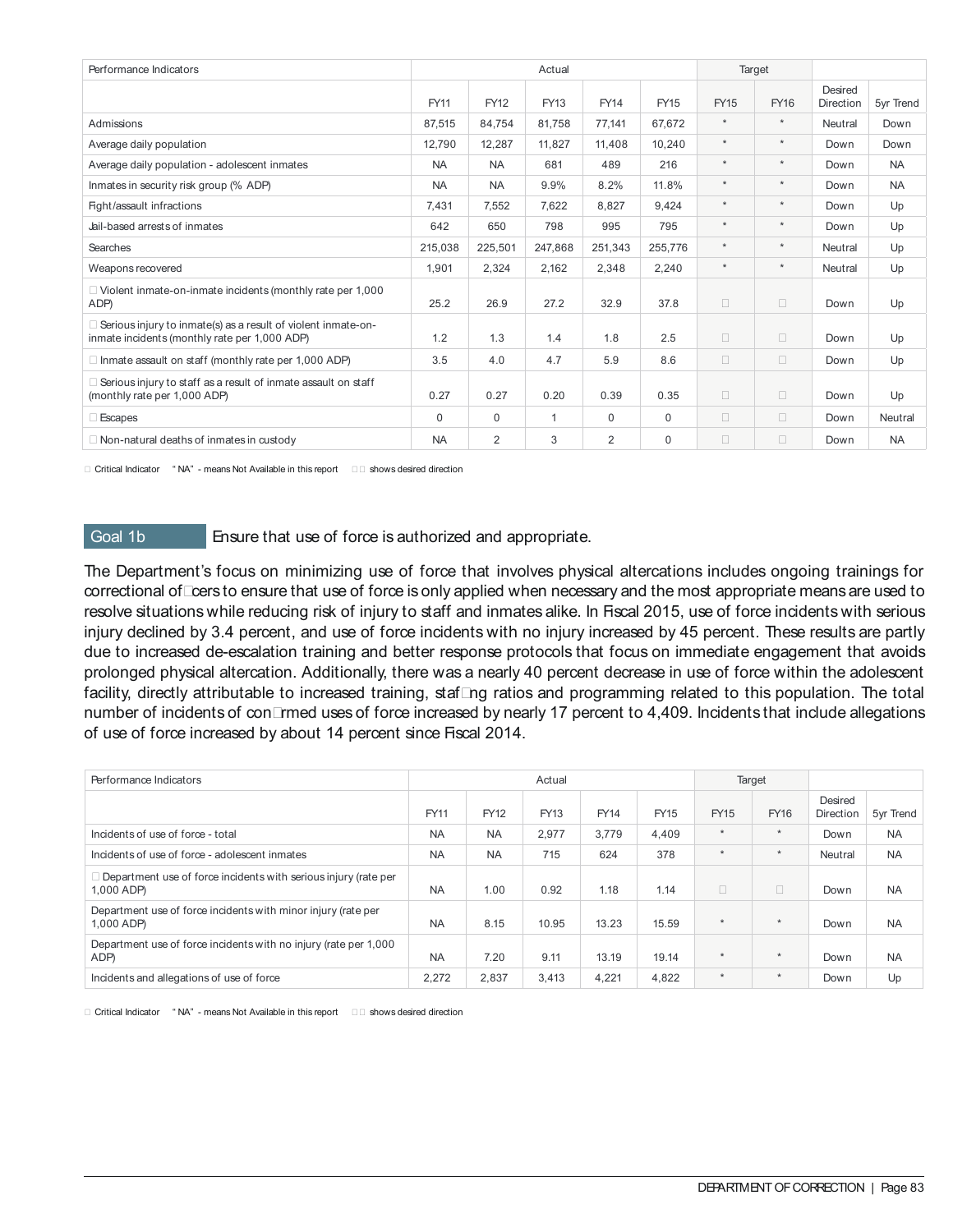### Goal 1c **Provide inmates with timely access to health services.**

In Fiscal 2015, 41 percent of inmates had a mental health diagnosis—a number that has grown over the past 4ve years. As such, DOC continues to implement responsive clinical services. In addition to the existing Clinical Alternative to Punitive Segregation (CAPS) program and Restricted Housing Units (RHU), the Department has implemented the Program to Accelerate Clinical Effectiveness (PACE) unit. These units provide inmates with preventive, therapeutic care intended to proactively reduce incidents related to violent behavior by inmates receiving mental health services. Since Fiscal 2014, the number of inmate health clinic visits increased from 77,825 to 81,873, and average clinic waiting time decreased from 41 to 34 minutes. As part of the transition of correctional health services to HHC, DOC will continue collaboration between correctional and healthcare staff to ensure that inmate needs are effectively communicated and necessary services are made accessible.

| Performance Indicators                                 |           |           | Actual |        |        |             | Target      |                      |           |
|--------------------------------------------------------|-----------|-----------|--------|--------|--------|-------------|-------------|----------------------|-----------|
|                                                        | FY11      | FY12      | FY13   | FY14   | FY15   | <b>FY15</b> | <b>FY16</b> | Desired<br>Direction | 5yr Trend |
| Inmates with a mental health diagnosis (% ADP)         | 32.0%     | 34.0%     | 37.0%  | 38.0%  | 41.0%  | $\star$     | $\star$     | Neutral              | Up        |
| Inmates with a serious mental health diagnosis (% ADP) | <b>NA</b> | <b>NA</b> | 9.5%   | 10.2%  | 11.1%  | $\star$     | $\star$     | Neutral              | <b>NA</b> |
| Inmate health clinic visits                            | 79,385    | 83,914    | 75.664 | 77.825 | 81.873 | $\star$     | $\star$     | Neutral              | Neutral   |
| Average clinic waiting time (minutes)<br>4             | 29        | 28        | 35     | 41     | 34     | ÷           | $\star$     | Neutral              | Up        |

4 Critical Indicator " NA" - means Not Available in this report 44 shows desired direction

Goal 1d Maximize bed capacity and address cell maintenance and repairs in a timely manner.

Population as a percentage of capacity continued to decline in Fiscal 2015 to 80 percent, while fewer jail cells were unavailable due to repairs.

| Performance Indicators                         |             |      | Actual |             |             | Target      |             |                             |           |
|------------------------------------------------|-------------|------|--------|-------------|-------------|-------------|-------------|-----------------------------|-----------|
|                                                | <b>FY11</b> | FY12 | FY13   | <b>FY14</b> | <b>FY15</b> | <b>FY15</b> | <b>FY16</b> | Desired<br><b>Direction</b> | 5vr Trend |
| Jail-cells unavailable (short-term repair) (%) | 1.2%        | .8%  | 3.1%   | 2.8%        | 2.3%        | 1.0%        | 1.0%        | Down                        | Up        |
| 4 Population as percent of capacity (%)        | 94%         | 92%  | 89%    | 86%         | 80%         | 96%         | 96%         | Neutral                     | Down      |

4 Critical Indicator " NA" - means Not Available in this report 44 shows desired direction

### Goal 1e Ensure timely transport of inmates to courts throughout the City.

DOC has enacted a management plan to improve the on-time delivery of inmates to court. The percent of on-trial inmates delivered to court on-time in Fiscal 2015 was lower than in previous years and fell under the target of 95 percent. An increased number of individuals falling within more specialized subpopulations (Enhanced Restraints, Separations, Mental Health designations) require more extensive search procedures prior to transit in an effort to curtail violence. Delays tend to result as measures to combat violence are balanced against expediting transportation of inmates to court. DOC noti4es judges any time it is anticipated that an inmate will be late for a scheduled court appearance to allow for other business to proceed before the inmate arrives. As part of the new management plan, inmates are staged earlier, buses depart on schedule, and additional buses are deployed when necessary to transport inmates outside of the existing schedule.

| Performance Indicators                            | Actual |       |             |       |             |             | Target      |                      |           |
|---------------------------------------------------|--------|-------|-------------|-------|-------------|-------------|-------------|----------------------|-----------|
|                                                   | FY11   | FY12  | <b>FY13</b> | FY14  | <b>FY15</b> | <b>FY15</b> | <b>FY16</b> | Desired<br>Direction | 5vr Trend |
| 4 On-trial inmates delivered to court on-time (%) | 97.5%  | 96.9% | 94.9%       | 94.2% | 90.9%       | 95.0%       | 95.0%       | Up                   | Neutral   |

4 Critical Indicator " NA" - means Not Available in this report 44 shows desired direction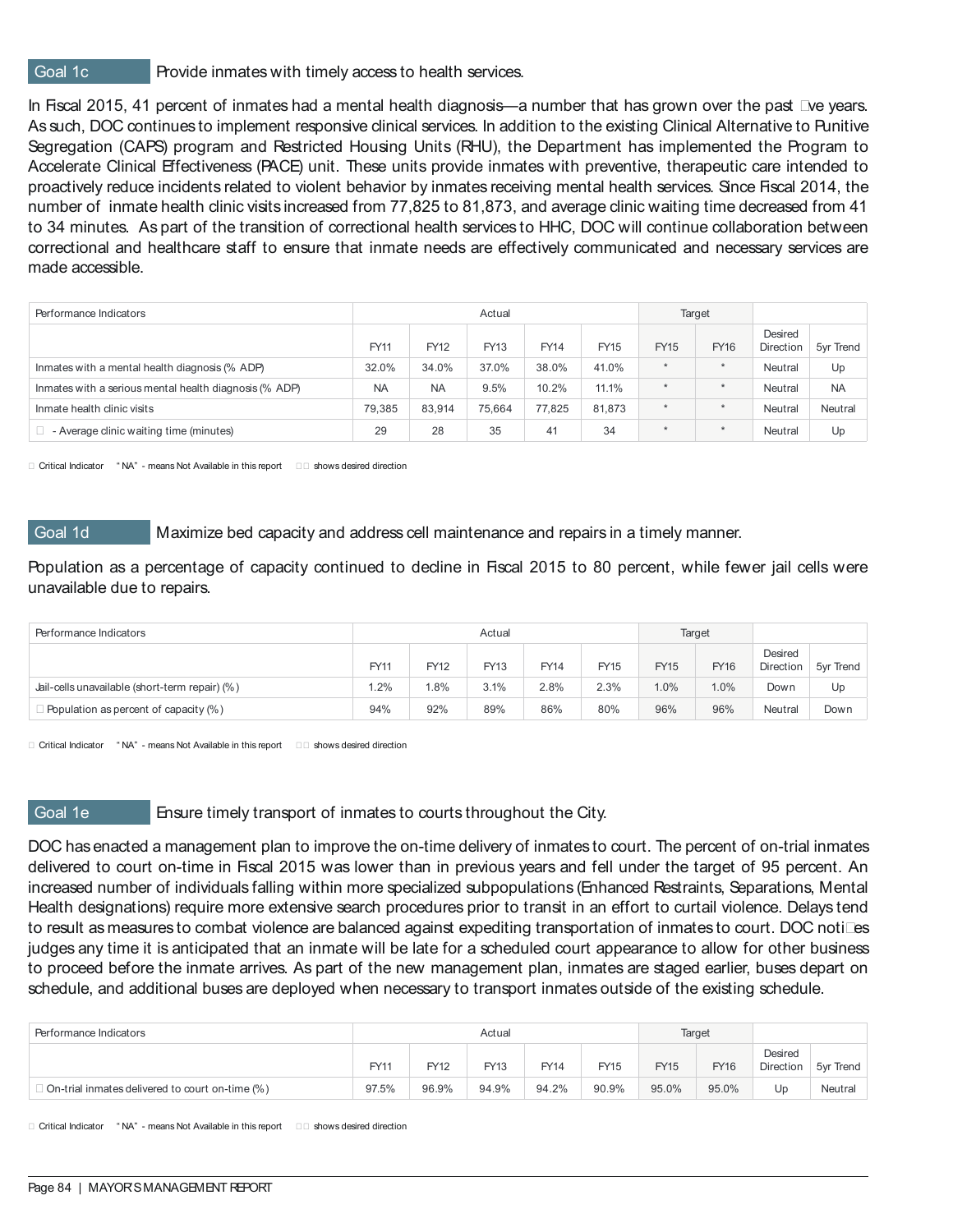### SERVICE 2 Prepare inmates for return to their neighborhoods as civil and contributing members. Goal 2a **Prepare as many inmates as possible for successful release through participation in skills-building programs** including educational opportunities, jobs training, behavioral interventions and mental health services.

Educational attainment, skills development, and behavioral modi4cation are critical to recidivism reduction. As such, DOC has increased the accessibility of its programming and services to inmates. Speci4cally, DOC has committed to expanding the hours of available programming options to 5 hours for all inmates as part of its 14-point reform agenda. It has already expanded hours for its adolescent population and select populations in its model housing units and will broaden this effort to other inmates over the next year.

The Individual Correction Achievement Network, or I-CAN, was introduced in February 2013 as a jail-based community reentry program for inmates with the highest risk for readmission to city jails. The number of workshops provided has grown dramatically from 1,580 in Fiscal 2014 to 2,065 in Fiscal 2015, providing inmates with a wider variety of educational and workforce training opportunities, in addition to cognitive behavioral therapy.

Working I.T. Out, a new green technology re-entry program was implemented in 2015, in partnership with STRIVE International, the New York City Department of Education, and Hostos Community College. This innovative program provides a combination of intensive pre-release programming as well as one month of programming in the community. This program has effectively connected 11 graduates of the program to internship opportunities with employment partners including D&A Electric, Project Renewal, and Envirolution.

In addition, all adolescent inmates continued to receive cognitive behavioral therapy through the Adolescent Behavioral Learning Experience (ABLE) program. Here, inmates 16 and 17 are provided with tools and resources to better manage their emotions and behaviors. While the ABLE program ended on August 31, 2015, the Department has built new partnerships with the City University of New York to provide adolescents with expanded skill-based and certi4cation training programs.

| Performance Indicators |             |             | Actual |             |       | Target      |             |                      |           |
|------------------------|-------------|-------------|--------|-------------|-------|-------------|-------------|----------------------|-----------|
|                        | <b>FY11</b> | <b>FY12</b> | FY13   | <b>FY14</b> | FY15  | <b>FY15</b> | <b>FY16</b> | Desired<br>Direction | 5yr Trend |
| <b>I-CAN Referrals</b> | <b>NA</b>   | <b>NA</b>   | 1.420  | 4,117       | 3,588 | $\star$     | $\star$     | Neutral              | <b>NA</b> |
| 4 I-CAN Enrollments    | <b>NA</b>   | <b>NA</b>   | 634    | 2,408       | 2,321 | $\star$     | $\star$     | Neutral              | <b>NA</b> |
| <b>I-CAN Workshops</b> | <b>NA</b>   | <b>NA</b>   | 333    | 1,580       | 2,065 | $\star$     | $\star$     | Neutral              | <b>NA</b> |

4 Critical Indicator " NA" - means Not Available in this report 44 shows desired direction

Goal 2b Reduce idleness by increasing inmate participation in mandated and other programs, services and activities.

From Fiscal 2014 to Fiscal 2015, the percentage of inmates participating in skills-building activities and discharge planning increased from 10.3 percent to 10.5 percent. Increasing the number of workshops available as well as the diversity in learning opportunities has contributed to growing participation. With access to more workforce development and certi4cation acquisition opportunities, the average daily number of inmates in vocational skills training programs increased by 19 percent since Fiscal 2014.

During Fiscal 2015, adolescent admissions to jail declined by 56 percent compared to Fiscal 2014. This contributed to the 37 percent reduction in average daily attendance in school programs during the same period.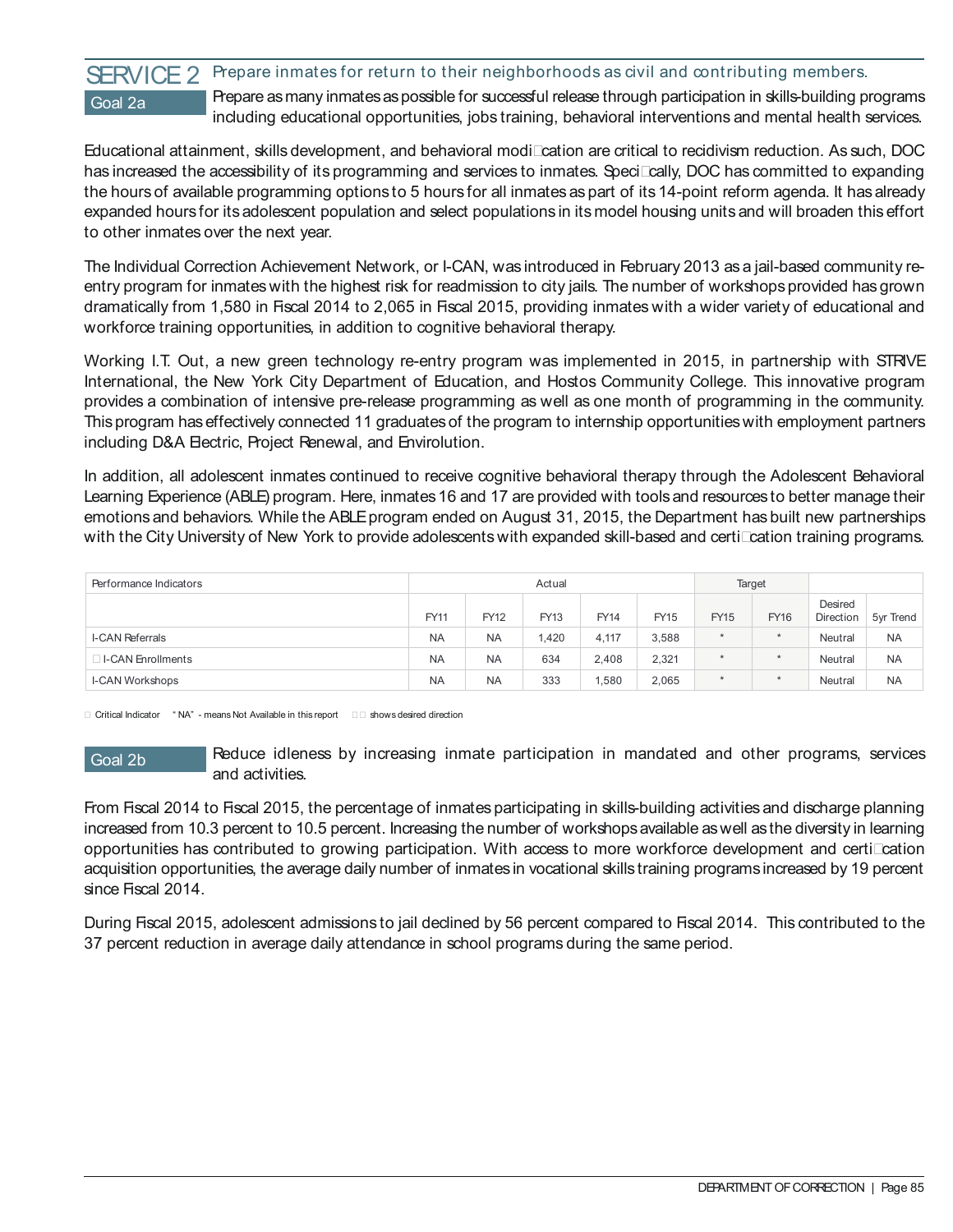| Performance Indicators                                                               |       |       | Actual |       |             |             | Target      |                      |           |
|--------------------------------------------------------------------------------------|-------|-------|--------|-------|-------------|-------------|-------------|----------------------|-----------|
|                                                                                      | FY11  | FY12  | FY13   | FY14  | <b>FY15</b> | <b>FY15</b> | <b>FY16</b> | Desired<br>Direction | 5yr Trend |
| Average daily number of inmates in vocational skills training<br>programs            | 161   | 148   | 204    | 216   | 256         | $\star$     | $\star$     | Up                   | Up        |
| Average daily attendance in school programs                                          | 782   | 713   | 693    | 526   | 330         | $\star$     | $\star$     | Neutral              | Down      |
| 4 Inmates participating in skills-building activities/discharge plan-<br>ning $(\%)$ | 10.0% | 10.0% | 10.9%  | 10.3% | 10.5%       | 10.0%       | 10.0%       | Up                   | Neutral   |

4 Critical Indicator " NA" - means Not Available in this report 44 shows desired direction

# SERVICE 3 Provide correction-related services and information to the public.

Goal 3a **Provide timely noti4cations to crime victims.** 

The Victim Identi4cation and Noti4cation Everyday (VINE) service provides New Yorkers with access to crime and release information regarding incarcerated inmates. While there was a minor decline in VINE registrations from Fiscal 2014 to Fiscal 2015, VINE con4rmed noti4cations increased by about 5 percent.

| Performance Indicators                                                     | Actual |             |        |             |        |             | Target      |                      |           |
|----------------------------------------------------------------------------|--------|-------------|--------|-------------|--------|-------------|-------------|----------------------|-----------|
|                                                                            | FY11   | <b>FY12</b> | FY13   | <b>FY14</b> | FY15   | <b>FY15</b> | <b>FY16</b> | Desired<br>Direction | 5yr Trend |
| Victim Identi4cation Noti4cation Everyday (VINE) system registra-<br>tions | 20.558 | 16.111      | 14.929 | 15,291      | 15.159 | ÷           |             | Up                   | Down      |
| VINE con4rmed noti4cations                                                 | 32.604 | 16,925      | 17.396 | 18.445      | 19.330 | ÷           |             | Up                   | Down      |

4 Critical Indicator " NA" - means Not Available in this report 44 shows desired direction

# AGENCY-WIDE MANAGEMENT

| Performance Indicators             |           |           | Actual |             |             | Target      |             |                      |           |
|------------------------------------|-----------|-----------|--------|-------------|-------------|-------------|-------------|----------------------|-----------|
|                                    | FY11      | FY12      | FY13   | <b>FY14</b> | <b>FY15</b> | <b>FY15</b> | <b>FY16</b> | Desired<br>Direction | 5yr Trend |
| Collisions involving City vehicles | <b>NA</b> | 69        | 60     | 104         | 103         | $\star$     | $\star$     | Down                 | <b>NA</b> |
| Workplace injuries reported        | <b>NA</b> | <b>NA</b> | 2,545  | 3,599       | 2,417       | ÷           | ÷           | Down                 | <b>NA</b> |
| Accidents involving inmates        | <b>NA</b> | 38        | 43     | 38          | 44          | $\star$     | $\star$     | Down                 | <b>NA</b> |

# AGENCY CUSTOMER SERVICE

| Performance Indicators              |       |        | Actual |             |             | Target      |             |                      |           |
|-------------------------------------|-------|--------|--------|-------------|-------------|-------------|-------------|----------------------|-----------|
| Customer Experience                 | FY11  | FY12   | FY13   | <b>FY14</b> | <b>FY15</b> | <b>FY15</b> | <b>FY16</b> | Desired<br>Direction | 5vr Trend |
| Letters responded to in 14 days (%) | 76.2% | 91.4%  | 82.7%  | 99.6%       | 99.4%       | $\star$     |             | Up                   | Up        |
| E-mails responded to in 14 days (%) | 93.5% | 100.0% | 99.9%  | 100.0%      | 100.0%      | $\star$     |             | Up                   | Neutral   |